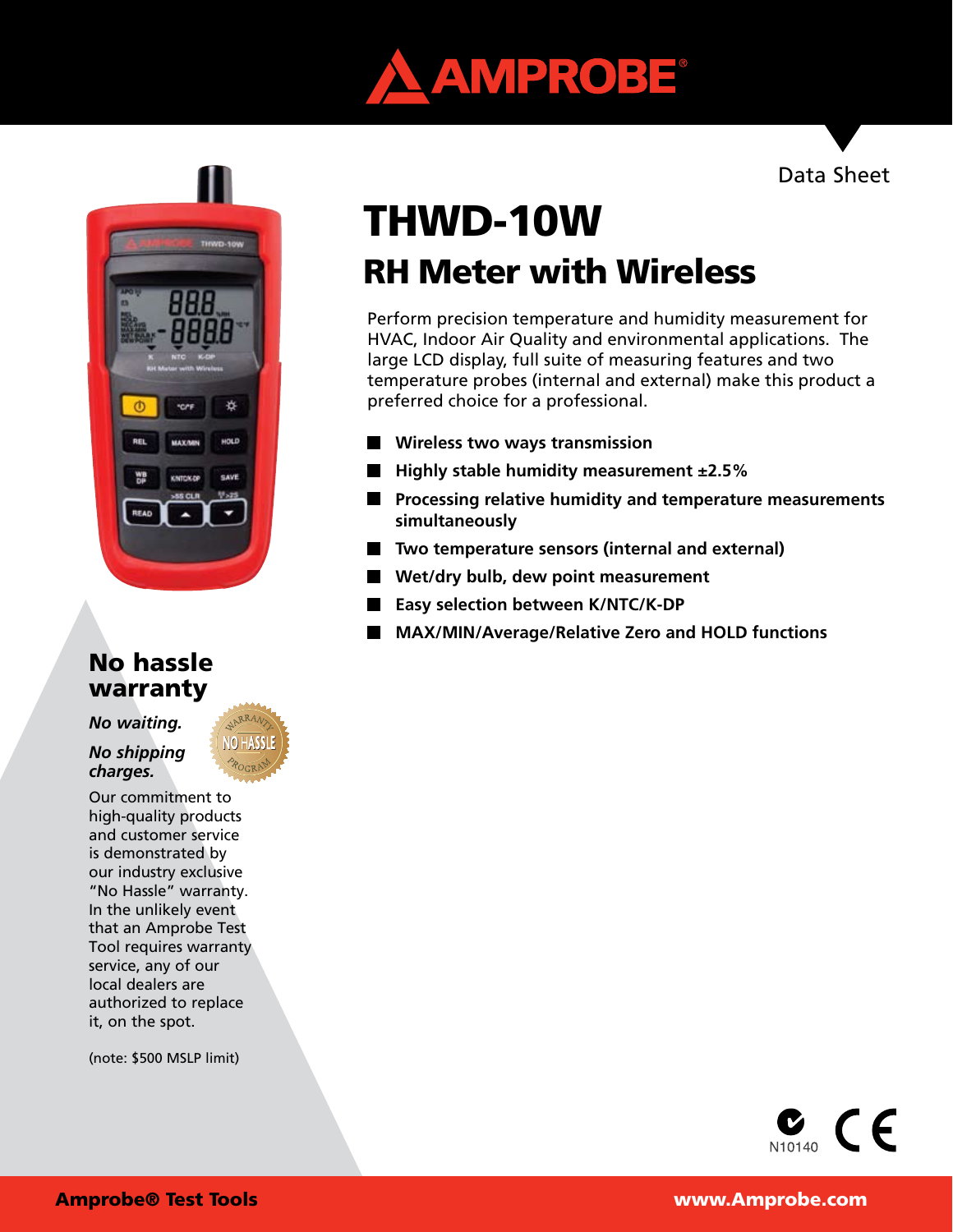

# THWD-10W RH Meter with Wireless

# Data Sheet

## **General Specifications**

| <b>Display</b>                | 5 digit liquid crystal display (LCD).                                                        |
|-------------------------------|----------------------------------------------------------------------------------------------|
| <b>Polarity</b>               | Automatic, positive implied, negative polarity indication.                                   |
| <b>Low Battery Indication</b> | The " $\frac{1}{2}$ " is displayed when the battery voltage drops below the operating level. |
| <b>Operating Environment</b>  | 0°C to 50°C (32°F to 122°F) <80% R.H.                                                        |
| <b>Auto Power Off</b>         | 5 minutes                                                                                    |
| <b>Storage Environment</b>    | -20°C to 60°C (-4°F to 140°F) <70% R.H. with battery removed from meter                      |
| Accuracy                      | Stated accuracy at $23^{\circ}$ C $\pm 5^{\circ}$ C, <75% R.H.                               |
| <b>Battery</b>                | 1.5Vx4pcs AAA size.                                                                          |
| <b>Battery Life</b>           | 200 hours typical                                                                            |
| <b>Dimensions</b>             | L241.3 X W157.98 XH76.2mm (9.5 X 6.22 X3 in).                                                |
| Weight                        | Approx. 304q (0.67 lb) including batteries.                                                  |
| <b>WIRELESS Features</b>      |                                                                                              |
| <b>Frequency Range</b>        | 910~920MHz.                                                                                  |
|                               | Low current consumption less than 1mA.                                                       |
|                               | The transmitting distance can reach 25M without magnetic interference.                       |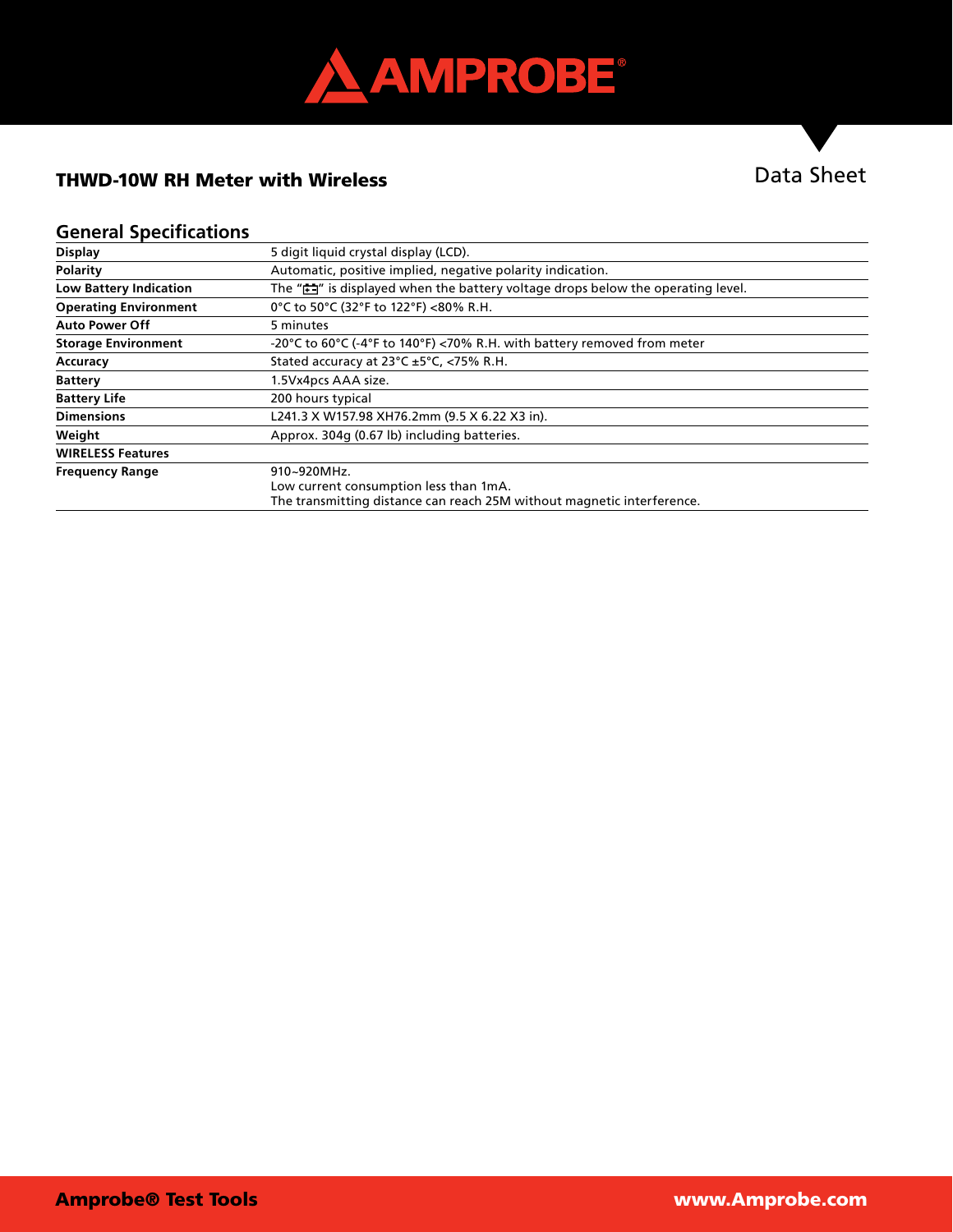

# THWD-10W RH Meter with Wireless

# Data Sheet

## **Electrical Specifications**

| <b>Temperature Scale</b>                                        | Celsius or Fahrenheit user-selectable                                                                                                                                                                                                                                        |
|-----------------------------------------------------------------|------------------------------------------------------------------------------------------------------------------------------------------------------------------------------------------------------------------------------------------------------------------------------|
| <b>Measurement Range</b>                                        | K-Type -50°C to 1000°C, (-50°F to 1832°F)                                                                                                                                                                                                                                    |
| <b>Resolution</b>                                               | 0.1°C or 0.2°F                                                                                                                                                                                                                                                               |
| Accuracy                                                        | Accuracy is specified for operating temperatures over the range of 18°C to 28°C (64°F to 82°F), for 1<br>year, not including thermocouple error. $\pm$ (0.1% rdg + 1°C) on -50°C to 1000°C $\pm$ (0.1% rdg + 2°F) on<br>-50°F to 1832°F ±(0.05% rdg + 1.4°F) -58°F to -328°F |
| Sensor                                                          | Thermistor temperature sensor                                                                                                                                                                                                                                                |
| Range                                                           | 0°C to 60°C, (32°F to 140°F)                                                                                                                                                                                                                                                 |
| <b>Resolution</b>                                               | $0.1^{\circ}$ C/ $^{\circ}$ F                                                                                                                                                                                                                                                |
| Accuracy                                                        | $\pm$ 2°C on 0°C to 10°C $\pm$ 0.5°C on 10°C to 45°C $\pm$ 2°C on 45°C to 60°C $\pm$ 4°F on 32°F to 50°F $\pm$ 1°F on 50°F to<br>113°F ±4°F on 113°F to 140°F                                                                                                                |
| <b>RELATIVE HUMIDITY</b>                                        |                                                                                                                                                                                                                                                                              |
| <b>Sensor</b>                                                   | <b>Capacitive Humidity Sensor</b>                                                                                                                                                                                                                                            |
| Range                                                           | 0% to 100% RH                                                                                                                                                                                                                                                                |
| Accuracy                                                        | ±2.5% at 25°C (77°F), 10% to 90% RH,                                                                                                                                                                                                                                         |
|                                                                 | ±5% at 25°C (77°F), 0% to 10% RH,                                                                                                                                                                                                                                            |
|                                                                 | 90% to 100% RH                                                                                                                                                                                                                                                               |
| <b>Sensor Response Time</b><br>for 90% of Total Range           | 60 sec typical                                                                                                                                                                                                                                                               |
| <b>Sensor Hysteresis</b><br>(excursion of 10% to 90% to 10% RH) | $±1%RH$ typical                                                                                                                                                                                                                                                              |
| Temperature                                                     | 0.1 times the applicable accuracy                                                                                                                                                                                                                                            |
| Coefficient                                                     | Specification per °C from 0°C to 18°C and 28°C to 50°C (32°F to 64°F and 82°F to 122°F).                                                                                                                                                                                     |
| <b>Input Protection</b>                                         | 24V dc or 24V ac rms maximum input Voltage on any combination of input pins.                                                                                                                                                                                                 |
| <b>Input Connector</b>                                          | Accepts standard miniature thermocouple connectors (flat blades spaced 7.9mm, center to center).                                                                                                                                                                             |